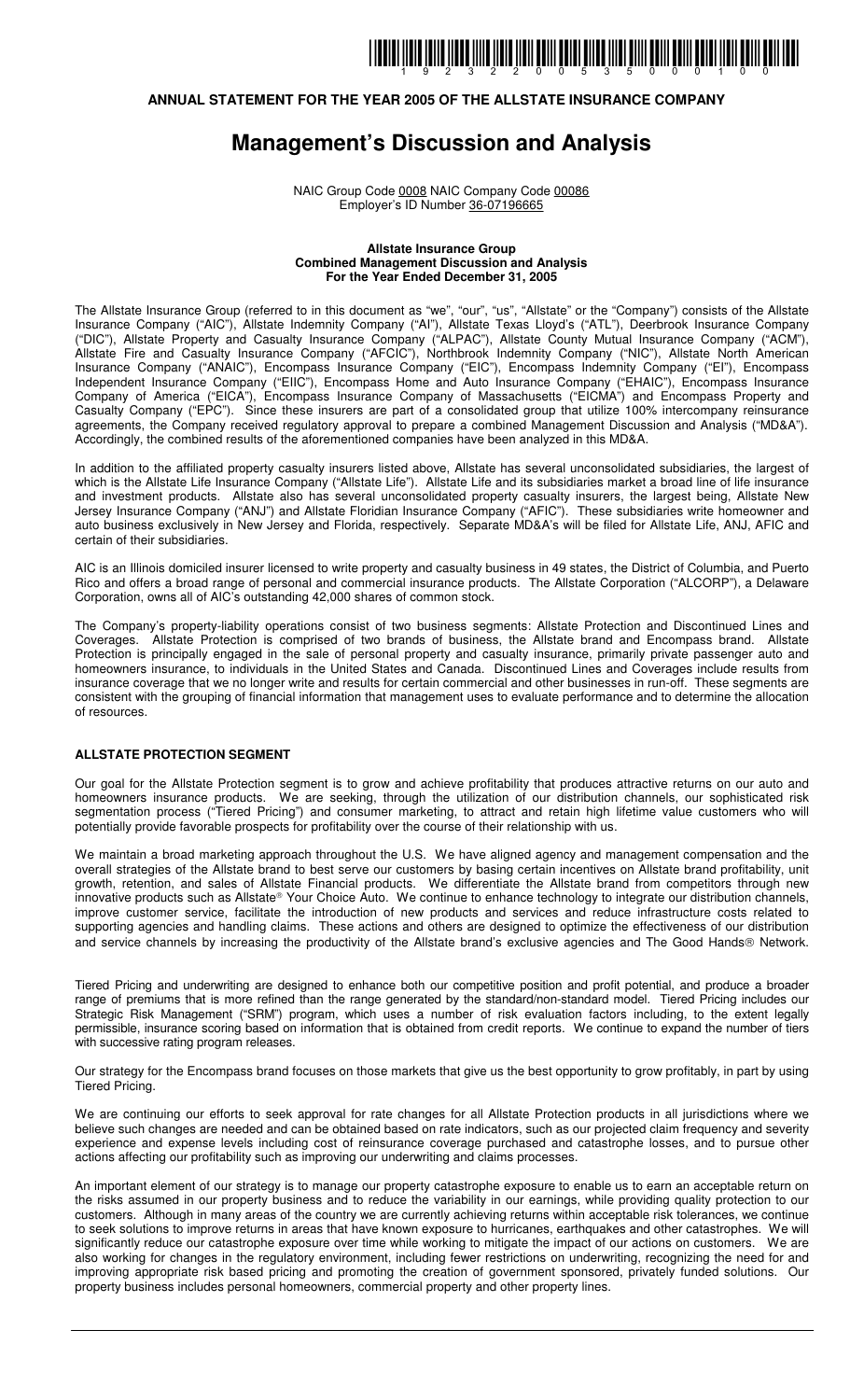### **ANNUAL STATEMENT FOR THE YEAR 2005 OF THE ALLSTATE INSURANCE COMPANY**

## **Management's Discussion and Analysis**

Pricing of property products is typically intended to establish returns that we deem acceptable over a long-term period. Losses, including losses from catastrophic events and weather-related losses (such as wind, hail, lightning and freeze losses not meeting our criteria to be declared a catastrophe) are accrued on an occurrence basis within the policy period. Therefore, in any reporting period, loss experience from catastrophic events and weather-related losses may contribute to negative or positive underwriting performance relative to the expectations we incorporated into the products' pricing. Accordingly, property products are more capital intensive than other personal lines products.

Actions we are taking and evaluation to attain an acceptable catastrophe exposure level in our personal and commercial property businesses include: additional purchases of reinsurance; increased participation in various state facilities such as wind pools; changes in rates, deductibles and coverage; limitations on new business writings; changes to underwriting requirements; nonrenewal; discontinuing coverage for certain types of residences; withdrawal from certain markets; and/or pursuing alternative markets for placement of business or segments of risk exposure in certain areas. While actions taken will be primarily focused on reducing the catastrophe exposure in our personal and commercial property businesses, we also consider their impact on our ability to market our auto lines when evaluating the feasibility of their implementation.

In order to assess and monitor our actions, we are considering and adopting new performance measurements for managing our property business. These measurements currently include exposure limits based on hurricane and earthquake losses which have a one percent probability of occurring on an annual aggregate countrywide basis, acceptable targeted rates of return by line and by state and potential exposure to capital impairment.

As part of our catastrophe management efforts, we are involved with a newly created coalition called ProtectingAmerica.org. The coalition is dedicated to raising awareness, educating the public and policymakers, and offering solutions that will better prepare and protect consumers, taxpayers and the American economy from major catastrophes in a sensible, cost-effective fashion. A comprehensive solution is being advanced that includes the development of government sponsored, privately funded catastrophe funds at the state and national levels; improved prevention and mitigation measures, including the adoption of more effective land use policies and stronger building codes; enhanced public education about catastrophe risk; better catastrophe preparedness and response programs and processes.

#### **DISCONTINUED LINES AND COVERAGES SEGMENT**

The Discontinued Lines and Coverages segment includes results from insurance coverage that we no longer write and results for certain commercial and other businesses in run-off. Our exposure to asbestos, environmental and other discontinued lines claims is reported in this segment. We have assigned management of this segment to a designated group of professionals with expertise in claims handling, policy coverage interpretation and exposure identification. As part of its responsibilities, this group is also regularly engaged in policy buybacks, settlements and reinsurance assumed and ceded commutations.

#### **FINANCIAL POSITION**

#### **Cash and Invested Assets**

Allstate's investment strategy emphasizes safety of principal and consistent income generation, within a total return framework. This approach, which has produced competitive returns over time, is designed to ensure financial strength and stability for paying claims, while maximizing economic value and surplus growth. We employ a strategic asset allocation model, which takes into account the nature of the liabilities and risk tolerances, as well as the risk/return parameters of the various asset classes in which we invest. The model's recommended asset allocation, along with duration and liquidity considerations, guides our initial asset allocation. This is further adjusted based on our analysis of relative value opportunities in different markets. Portfolio performance is measured against outside benchmarks at target allocation weights.

As a result of tactical decisions, we may sell securities during the period in which fair value has declined below amortized cost for fixed income securities or cost for equity securities. Portfolio reviews, which include identifying securities that are other than temporarily impaired and recognizing impairment on securities in an unrealized loss position for which we do not have the intent and ability to hold until recovery, are conducted regularly.

The composition of the investment portfolio at December 31 was:

| (in millions)           | 2005         |    | 2004   |
|-------------------------|--------------|----|--------|
| <b>Bonds</b>            | \$<br>27,605 | \$ | 27,250 |
| <b>Preferred stocks</b> | 354          |    | 354    |
| Common stocks           | 9,489        |    | 9,377  |
| Mortgage loans          | 507          |    | 381    |
| Real estate             | 279          |    | 327    |
| Short-term investments  | 66           |    | 21     |
| Other                   | 875          |    | 722    |
|                         |              |    |        |
| Total                   | \$<br>39,175 | \$ | 38,432 |

Total invested assets increased 2%, or \$743 million, due to positive cash flows from operations and increased unrealized gains on common stock, partially offset by dividends paid to ALCORP. Allstate generally holds its bonds to maturity, but has classified all bonds as available for sale to allow maximum flexibility in portfolio management.

#### **Bonds**

Municipal bonds, including tax-exempt and taxable securities, comprise \$17.61 billion, or 63.8%, of the bond portfolio at December 31, 2005. The municipal bond portfolio at December 31, 2005 consisted of approximately 5,000 issues from approximately 2,000 issuers.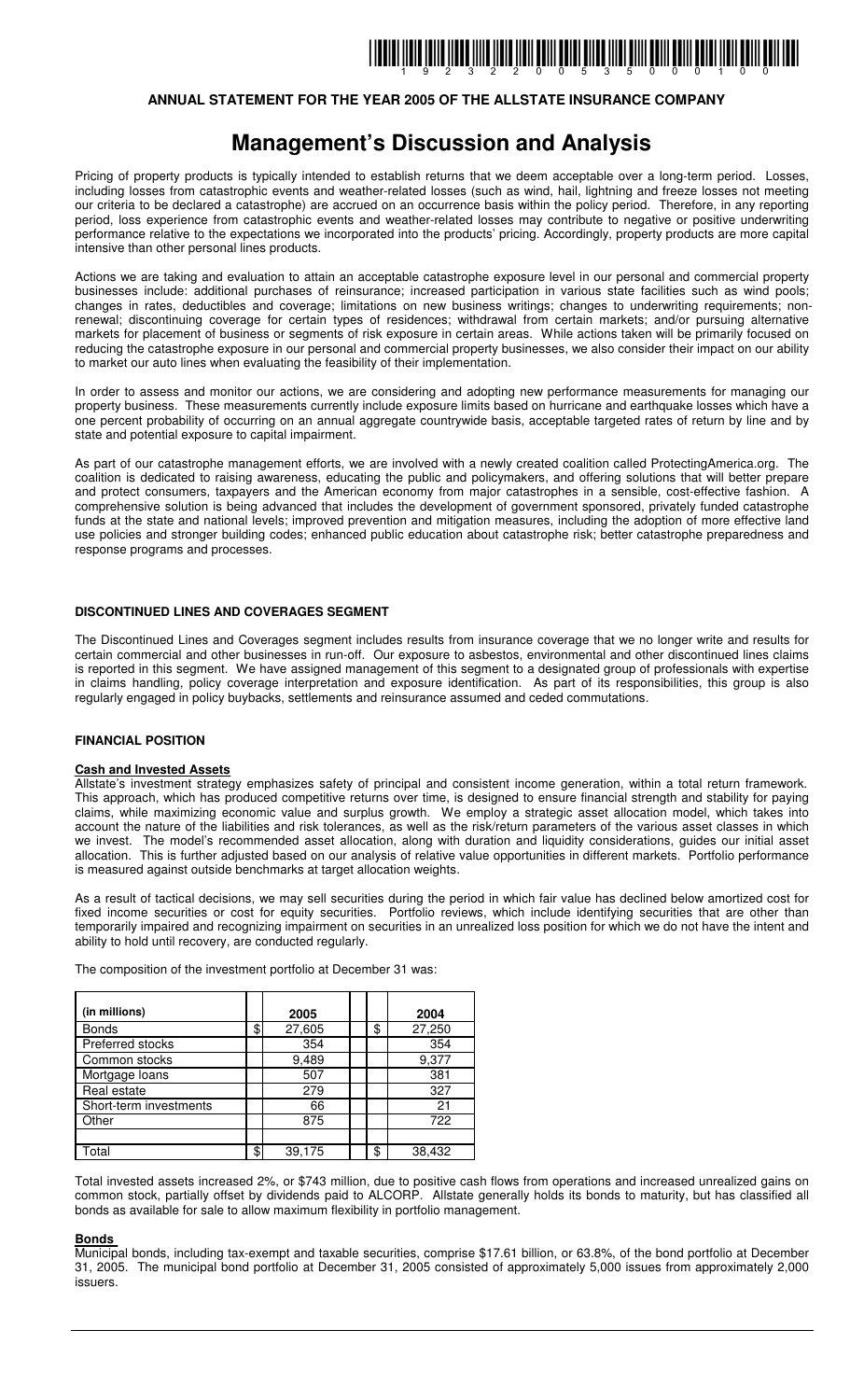### **ANNUAL STATEMENT FOR THE YEAR 2005 OF THE ALLSTATE INSURANCE COMPANY**

## **Management's Discussion and Analysis**

Corporate bonds totaled \$3.06 billion at December 31, 2005 compared to \$2.96 billion at December 31, 2004. As of December 31, 2005, the portfolio contained \$1.17 billion of privately placed corporate obligations, compared with \$934 million at December 31, 2004. The benefits of fixed rate privately placed securities when compared to publicly issued securities are generally higher yields, improved cash flow predictability through pro-rata sinking funds, and a combination of covenant and call protection features designed to better protect the holder against losses resulting from credit deterioration, re-investment risk or fluctuations in interest rates. A disadvantage of fixed rate privately placed securities when compared to publicly issued securities is relatively reduced liquidity.

Mortgage-backed securities ("MBS") totaled \$2.58 billion at December 31, 2005, all of which were investment grade. In our MBS portfolio, the credit risk associated with MBS is mitigated due to the fact that the portfolio consists of securities that were issued by, or have underlying collateral that is guaranteed by, U.S. government agencies or U.S. government sponsored entities. The MBS portfolio is subject to interest rate risk since price volatility and the ultimate realized yield are affected by the rate of prepayment of the underlying mortgages.

Asset-backed securities ("ABS") totaled \$2.74 billion at December 31, 2005. Our ABS portfolio is subject to credit and interest rate risk. Credit risk is managed by monitoring the performance of the collateral. In addition, many of the securities in the ABS portfolio are credit enhanced with features such as over-collateralization, subordinated structures, reserve funds, guarantees and/or insurance. Approximately 99.7% of the ABS portfolio had a Moody's rating of Aaa or a Standard & Poor's ("S&P") rating of AAA, the highest rating category. A portion of the ABS portfolio is also subject to interest rate risk since, for example, price volatility and ultimate realized yield are affected by the rate of prepayment of the underlying assets. The ABS portfolio includes collateralized debt obligations and other bonds that are secured by a variety of asset types, predominately home equity loans, credit card receivables and auto loans.

At December 31, 2005, 93.5% of the consolidated bond portfolio was rated investment grade, which is defined as a security having a rating from the National Association of Insurance Commissioner's ("NAIC") Securities Valuation Office of 1 or 2; a rating of Aaa, Aa, A or Baa from Moody's or a rating of AAA, AA, A or BBB from S&P, Fitch or Dominion; or a comparable internal rating if an externally provided rating is not available.

#### **Equity Securities**

Equity securities include common and non-redeemable preferred stocks, and investments in affiliates. The \$112 million increase in common stocks is attributable to higher unrealized net capital gains during 2005, new money from operations, additional investment in AFIC and an increase in the underlying book values of Allstate Life and Allstate Insurance Company of Canada.

#### **Mortgage Loans**

Allstate's investment in mortgage loans increased from \$381 million at December 31, 2004 to \$507 million at December 31, 2005. The increase is a result of Allstate investing in new loans.

#### **Real Estate**

The real estate portfolio decreased 15%, or \$48 million, due to the sale of several company owned buildings.

#### **Short-Term Investments**

The short-term investment portfolio was \$66 million and \$21 million at December 31, 2005 and 2004, respectively. We invest available cash balances primarily in taxable short-term securities having a final maturity date or redemption date of one year or less.

We also participate in securities lending, primarily as an investment yield enhancement, with third parties such as brokerage firms. We obtain collateral in an amount equal to 102% and 105% of the fair value of domestic and foreign securities, respectively, and monitor the market value of the securities loaned on a daily basis with additional collateral obtained as necessary. The cash we receive is invested in short-term and bond investments, and an offsetting liability is recorded in other liabilities.

#### **Other Invested Assets**

Allstate's other invested asset portfolio increased \$153 million, or 21%, from prior year primarily due to additional investments in limited partnerships of \$124 million.

#### **Other Assets**

Reinsurance recoverables from reinsurers increased \$77 million, or 85%, due to 3 large claim payments in our discontinued lines and coverage segment. Other more significant changes from the prior year included in Aggregate write-ins for other than invested assets were \$50 million in additional company owned life insurance and a \$29 million escrow fund established for the potential sale of a company owned property.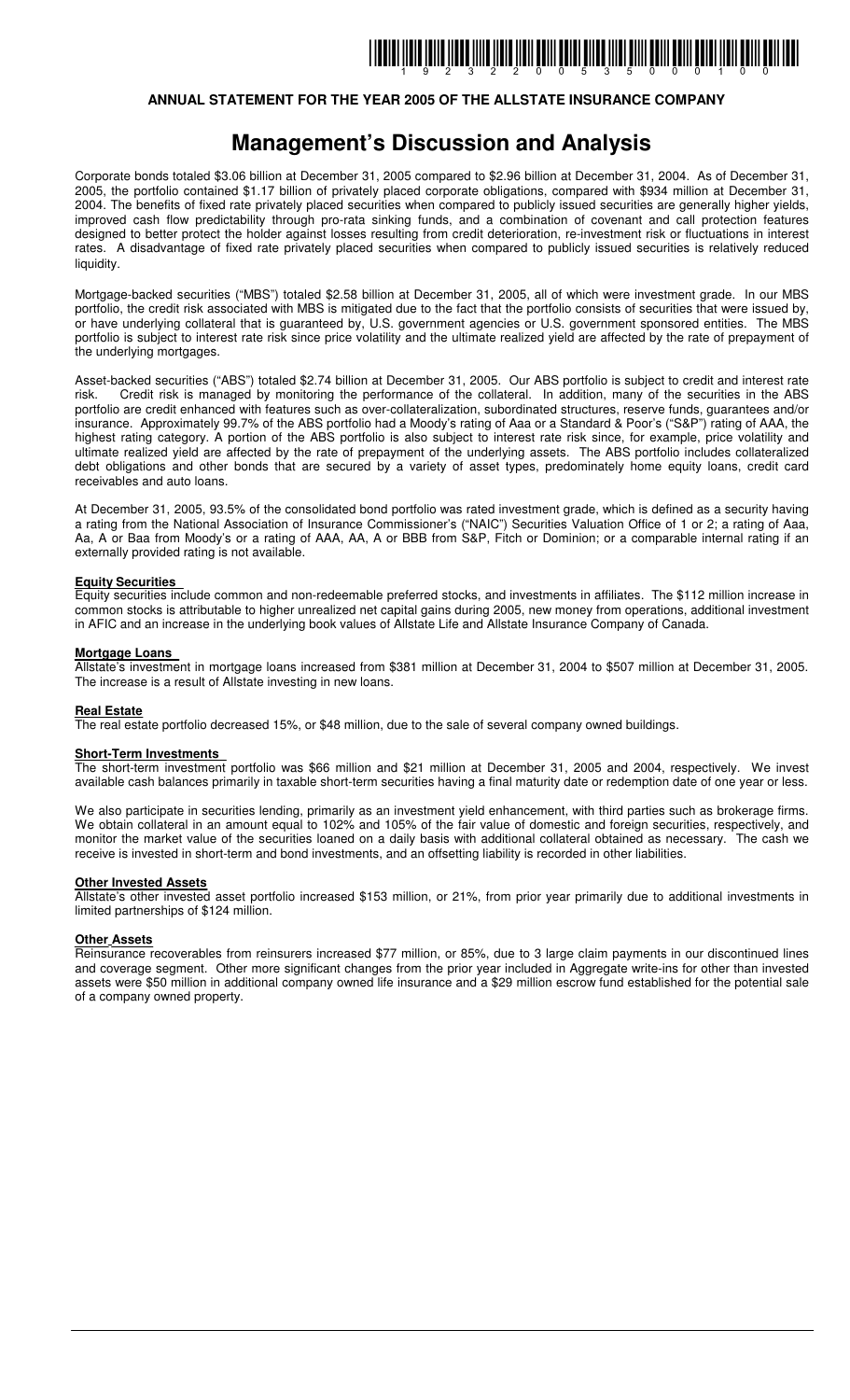### **ANNUAL STATEMENT FOR THE YEAR 2005 OF THE ALLSTATE INSURANCE COMPANY**

## **Management's Discussion and Analysis**

#### **Reserves for Losses and Loss Adjustment Expenses**

Activity in the reserve for losses and loss adjustment expenses, on a net basis was summarized as follows at December 31:

| (in millions)                                              | 2005         | 2004         |
|------------------------------------------------------------|--------------|--------------|
| Balance at January 1                                       | \$<br>17,188 | \$<br>18,047 |
| Incurred losses and loss adjustment expense<br>related to: |              |              |
| Current year                                               | 19,712       | 15,251       |
| Prior years                                                | (328)        | (225)        |
| <b>Total incurred</b>                                      | 19,384       | 15,967       |
|                                                            |              |              |
| Losses and loss adjustment expenses paid related           |              |              |
| to:                                                        |              |              |
| Current year                                               | 11,397       | 9,311        |
| Prior years                                                | 6,149        | 6,574        |
| Total paid                                                 | 17,546       | 15,885       |
|                                                            |              |              |
| Balance at December 31                                     | \$<br>19,026 | \$<br>17,188 |

Incurred losses and loss adjustment expenses attributable to insured events of prior years were \$(328) million and \$(225) million as a result of the reestimation of unpaid losses and loss adjustment expenses for the years ending December 31, 2005 and 2004, respectively. For the year ended December 31, 2005 the favorable development in incurred loss and loss adjustment expenses related to the prior years was primarily due to net decreases in auto reserves due to auto injury severity development and late reported loss development that was better than expected due to lower frequency trends in recent years, partially offset by increases to the asbestos reserves of \$139 million. For the year ended December 31, 2004 the favorable development in incurred loss and loss adjustment expenses related to the prior years was primarily due to decreases in auto injury severity development that was better than expected and late reported loss development that was better than expected due to lower frequency trends in recent years, partially offset by increases in the asbestos reserves.

#### **Other Liabilities**

Borrowed money decreased \$309 million, or 46%, due to a decrease in dollar roll transactions during 2005. Advance premiums decreased 34%, or \$106 million, due to changes in policyholder payment patterns. A 34% decrease or \$57 million, in the provision for reinsurance was due to increased collections from unauthorized reinsurers. Payable to parent, subsidiaries and affiliates increased 192%, or \$331 million, mainly due to a payable to ALCORP related to a short-term loan. Aggregate write-ins for liabilities increased \$242 million, or 19%, mostly due to increased securities lending transactions.

#### **Capital and Surplus**

The following table summarizes Allstate's capital resources at the end of the last two years.

| (in millions)                                    | 2005         | 2004         |
|--------------------------------------------------|--------------|--------------|
| Common capital stock                             | \$           | \$           |
| Gross paid in and contributed surplus            | 2.275        | 2,213        |
| Unassigned funds (surplus)                       | 12.541       | 14,523       |
| Aggregate write-ins for special surplus<br>funds | 28           | 29           |
|                                                  |              |              |
| Total surplus as regards policyholders           | \$<br>14.848 | \$<br>16,769 |

Total surplus as regards policyholders decreased 11%, or \$1.92 billion. The decrease was primarily due to reduced net income as a result of hurricane activity, offset by dividends declared to ALCORP and changes in unrealized capital gains.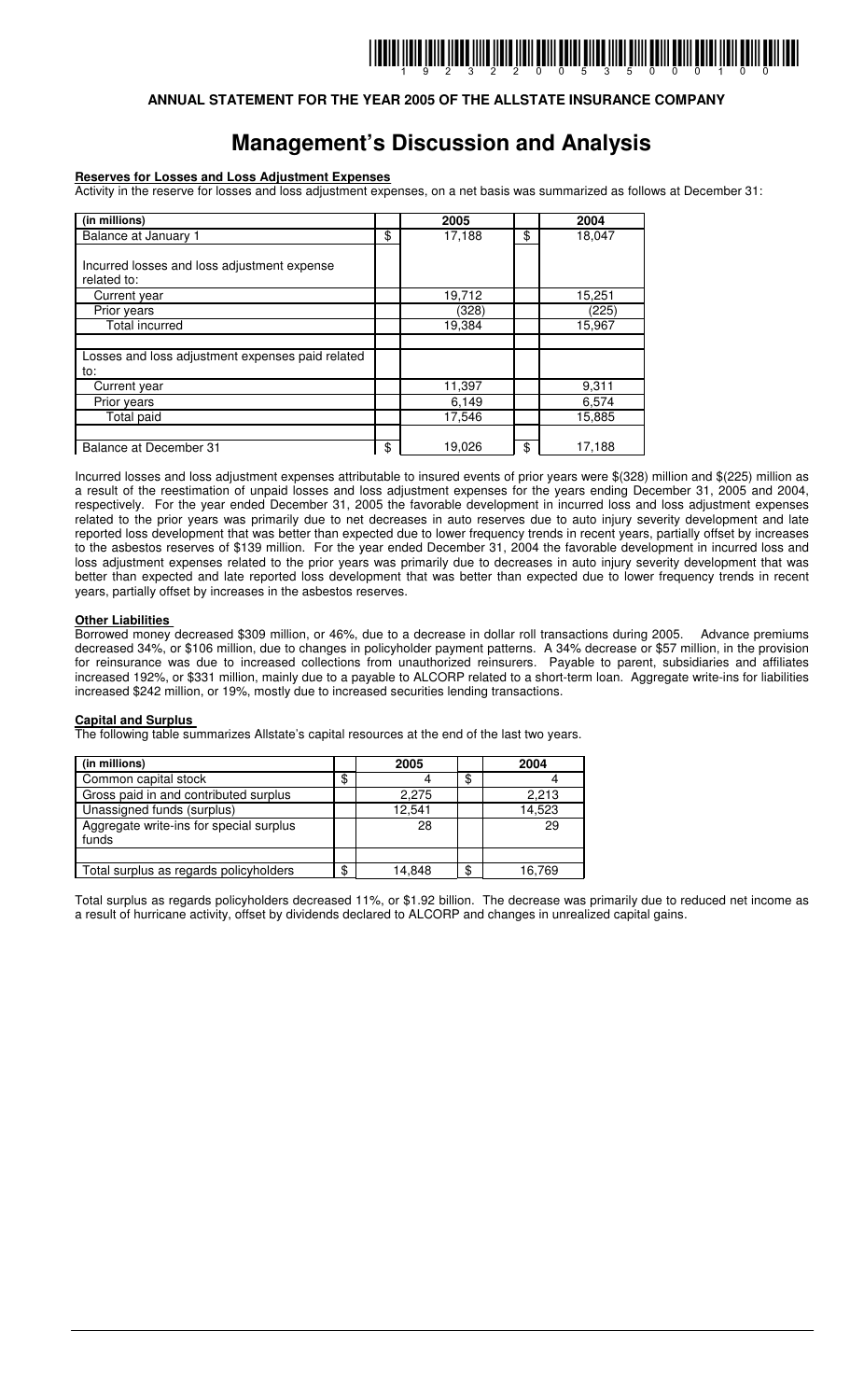### **ANNUAL STATEMENT FOR THE YEAR 2005 OF THE ALLSTATE INSURANCE COMPANY**

## **Management's Discussion and Analysis**

#### **RESULTS OF OPERATIONS**

| (in millions)                                                                               | 2005         | 2004         |
|---------------------------------------------------------------------------------------------|--------------|--------------|
| Premiums earned                                                                             | \$<br>24,754 | \$<br>23,628 |
| Losses incurred                                                                             | 16,010       | 12,295       |
| Loss expenses incurred                                                                      | 3,374        | 2,731        |
| Other underwriting expenses incurred                                                        | 6,203        | 6,138        |
|                                                                                             |              |              |
| Total underwriting deductions                                                               | 25,587       | 21,164       |
|                                                                                             |              |              |
| Net underwriting gain or (loss)                                                             | (833)        | 2,464        |
|                                                                                             |              |              |
| Net investment income earned                                                                | 2,164        | 2,036        |
| Net realized capital gains or (losses)                                                      | 343          | 505          |
|                                                                                             |              |              |
| Net investment gain or (loss)                                                               | 2,507        | 2,541        |
|                                                                                             |              |              |
| Total other income                                                                          | 226          | 286          |
|                                                                                             |              |              |
| Net income, after dividends to policyholders but before<br>federal and foreign income taxes | 1,900        | 5,291        |
|                                                                                             |              |              |
| Federal and foreign income taxes incurred                                                   | 147          | 1,430        |
|                                                                                             |              |              |
| Net income                                                                                  | \$<br>1,753  | \$<br>3,861  |

The decrease in underwriting income was the result of increased catastrophe losses, lower favorable reserve reestimates related to prior years and increased current year claim severity, partly offset by increased premiums earned, declines in auto and homeowners claim frequency excluding catastrophes and lower operating costs. In 2005, claims and claims expense and the claims and claims expense ratio include the effect of \$120 million related to an accrual for a settlement of a worker classification lawsuit challenging our overtime exemption under California wage and hour laws.

Claims and claims expense during 2005 includes estimated catastrophe losses of \$5.00 billion, net of reinsurance and other recoveries, related to hurricanes Katrina, Rita and Wilma, and 2004 includes estimated catastrophe losses of \$590 million, net of recoveries from the Florida Hurricane Catastrophe Fund ("FHCF"), related to hurricanes Charley, Frances, Ivan, and Jeanne. These estimates include net losses on personal lines auto and property policies and net losses on commercial policies.

Changes in auto current year claim severity are generally influenced by inflation in the medical and auto repair sectors of the economy. We mitigate these effects through various loss management programs. Injury claims are affected largely by medical cost inflation while physical damage claims are affected largely by auto repair cost inflation and used car prices. Our rate of increase in incurred injury claim severity during 2005 and 2004 was lower than the relevant medical cost indices. For auto physical damage coverages, we monitor our rate of increase in average cost per claim against a weighted average of the Maintenance and Repair price index and the Parts and Equipment price index. In 2005 and 2004, our rate of increase in incurred physical damage current year claim severity was generally lower than the weighted index. We believe our claim settlement initiatives, such as improvements to the claim settlement process, medical management programs, the use of special investigative units to detect fraud and handle suspect claims, litigation management and defense strategies, as well as various loss management initiatives underway, contribute to the mitigation of injury and physical damage severity trends.

Changes in homeowners current year claim severity are generally influenced by inflation in the cost of building materials, the cost of construction and property repair services, the cost of replacing home furnishings and other contents, the types of claims that qualify for coverage, deductibles and other economic and environmental factors. In 2005 and 2004, we experienced an increase in homeowners severity compared to prior year. We employ various loss management programs to mitigate the effect of these factors; however, homeowners severity may increase. We have also taken numerous actions that we expect to contribute to profitable trends in the homeowners loss ratio.

The Discontinued Lines and Coverages segment generated underwriting loss of \$175 million in 2005 compared to \$638 million in 2004. During 2005, the underwriting loss was primarily due to reestimates of asbestos reserves totaling \$139 million. The cost of administering claims settlements totaled \$18 million and \$22 million for the years ended December 31, 2005 and 2004, respectively.

During 2004, the underwriting loss was also primarily due to reestimates of asbestos reserves totaling \$463 million, and an increase of \$136 million in the allowance for future uncollectible reinsurance.

#### **Catastrophe Losses**

Catastrophe losses are an inherent risk of the property-liability insurance industry that have contributed, and will continue to contribute, to potentially material year-to-year fluctuations in our results of operations and financial position. We define a "catastrophe" as an event that produces pre-tax losses before reinsurance in excess of \$1 million and involves multiple first party policyholders, or an event that produces a number of claims in excess of a preset, per-event threshold of average claims in a specific area, occurring within a certain amount of time following the event. Catastrophes are caused by various natural events including earthquakes, volcanoes, wildfires, tornadoes, hailstorms, hurricanes, tropical storms, high winds and winter storms. We are also exposed to human-made catastrophic events, such as certain acts of terrorism or industrial accidents. The nature and level of catastrophes in any period cannot be predicted.

Over time we have limited our aggregate insurance exposure to catastrophe losses in certain regions of the country that are subject to high levels of natural catastrophes. Limitations include our participation in various state facilities, such as the CEA, which provides insurance for California earthquake losses; the FHCF, which provides reimbursements on certain qualifying Florida hurricane losses; and other state facilities, such as wind pools. However, the impact of these actions may be diminished by the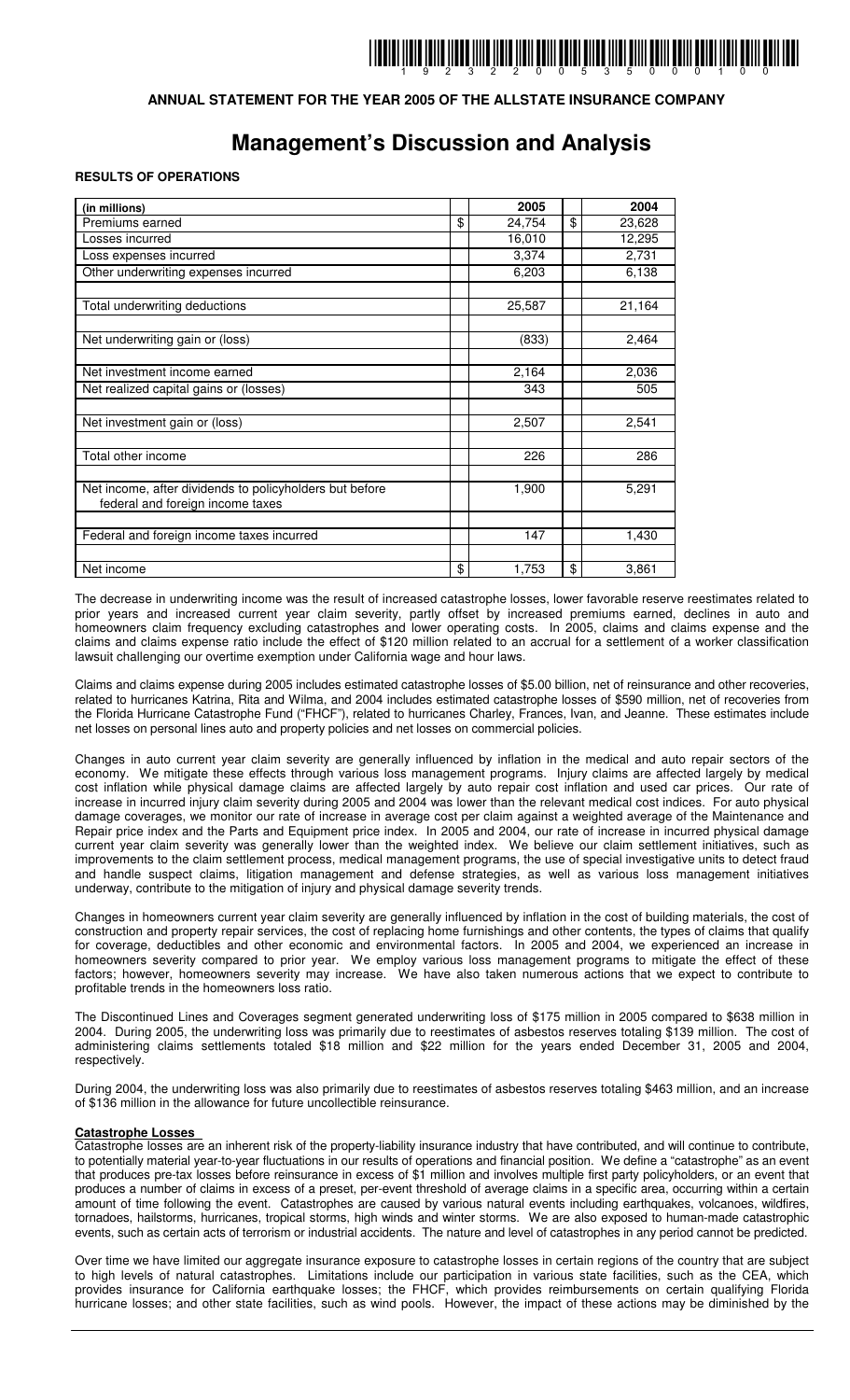### **ANNUAL STATEMENT FOR THE YEAR 2005 OF THE ALLSTATE INSURANCE COMPANY**

## **Management's Discussion and Analysis**

growth in insured values, the effect of state insurance laws and regulations and by the effect of competitive considerations. In addition, in various states we are required to participate in assigned risk plans, reinsurance facilities and joint underwriting associations that provide insurance coverage to individuals or entities that otherwise are unable to purchase such coverage from private insurers. Because of our participation, we may be exposed to losses that surpass the capitalization of these facilities and/or to assessments from these facilities.

We consider the greatest areas of potential catastrophe losses due to hurricanes to be major metropolitan centers near the eastern and gulf coasts of the United States, and the greatest areas of potential catastrophe losses due to earthquakes to be major metropolitan areas near fault lines in the states of California, Oregon, Washington, South Carolina, Missouri, Kentucky and Tennessee. We include catastrophe losses in losses incurred and loss expenses incurred.

#### **Pre-tax Net Investment Income**

Pre-tax net investment income increased from \$2.04 billion in 2004 to \$2.16 billion in 2005. The increase was due to higher income from partnerships and higher bond portfolio balances resulting from positive cash flows from operations and investment activities, partially offset by lower portfolio yields.

#### **After-tax Realized Capital Gains and Losses**

After-tax realized capital gains and losses were \$352 million in 2005 compared to \$329 million in 2004. The following table presents the factors driving the realized capital gains and losses results.

| (in millions)                                      | 2005       | 2004       |
|----------------------------------------------------|------------|------------|
| Investment write-downs                             | \$<br>(92) | \$<br>(20) |
| Sales                                              | 431        | 397        |
| Valuation of derivative<br>instruments             | 13         | (48)       |
|                                                    |            |            |
| Total after-tax realized capital<br>gains (losses) | \$<br>352  | \$<br>329  |